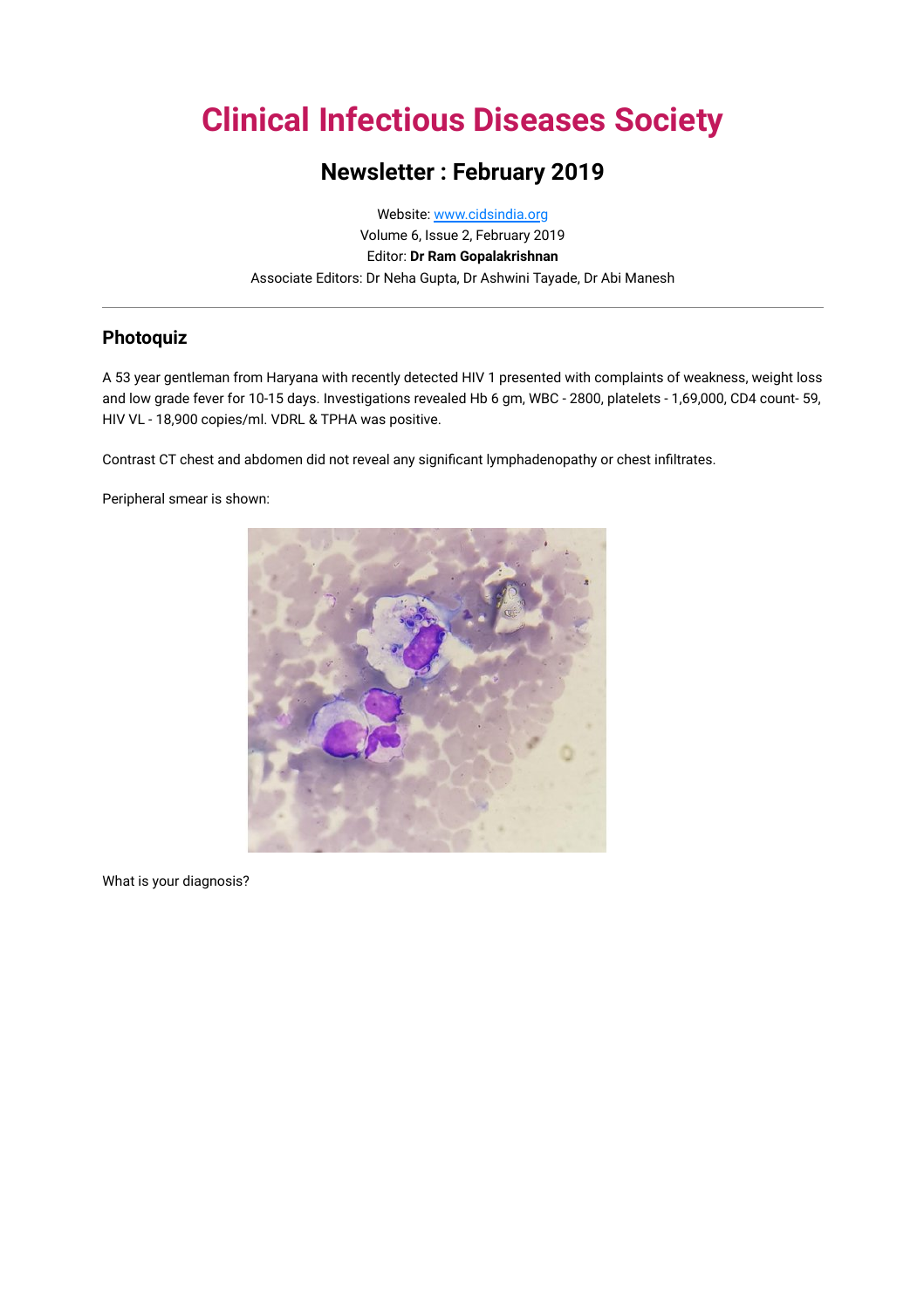## **Kyasanur Forest Disease: an old dog up to same old tricks?**

Contributed by Dr R Surendran, Dr Ashwini Tayade

At least 65 people have tested positive in the ongoing outbreak of KFD in Karnataka, but the number of suspected cases —awaiting confirmation through blood tests — has touched 204. At least 38 monkeys have died in the plantations. Aralagodu is the epicentre of the outbreak, but infected areas are also being reported in villages across four districts of Karnataka (Shivamogga, Udupi, Dakshina Kannada, and Uttara Kannada) – and in Kerala (Wayanad) and Maharashtra (four cases).



KFD virus was first reported in Kyasanur village of Shivamogga district, way back in 1957. The virus belongs to the family Flaviviridae, whose other members are responsible for causing Yellow Fever, Zika and Dengue. Multiple species of ticks of the genus Haemaphysalis are the principal vectors. Infections peak between November and March, which coincides with the larvae-nymph cycles of ticks. Since 1957, it has flared up in sporadic outbreaks. Post-2013, it has even expanded its range, with fatal consequences in Maharashtra, Kerala and Goa. According to State data, in the past 15 years, KFD has infected 2,067 people and killed 42. The demographic group most vulnerable to KFD are people more than 40 years old.

Nearly every study on the disease so far has highlighted the role of forest degradation in the spread of KFD. SK Kiran, who has helmed multiple research papers on KFD, says that villagers living near highly-fragmented forests are more susceptible to the disease. He says, "Tick densities remain high in these forests, and with the presence of monkeys, peacocks, rodents and other reservoirs, there is always a chance of the disease spilling over to the village. This risk factor is not given its due in the health response to KFD [[The Hindu - 26 Jan 2019](https://www.thehindu.com/news/national/karnataka/kyasanurs-ticking-time-bomb/article26093497.ece)].

Vaccination with formalin-inactivated tissue-culture vaccine has been the primary strategy for controlling KFD. The strategy involves mass vaccination in areas reporting KFD activity (i.e., laboratory evidence of KFD virus [KFDV] in monkeys, humans, or ticks) and in villages within a 5-km radius of such areas. Two vaccine doses are administered at least 1 month apart to persons 7–65 years of age. Vaccine-induced immunity is short-lived, so the first booster dose of vaccine is recommended within 6–9 months after primary vaccination; thereafter, annual booster doses are recommended for 5 years after the last confirmed case in the area. Though a vaccination programme began on November 30, it was too late for Aralagodu. The first dose hardly provides protection, while the efficiency of the second dose (administered after a month) is only of 63% efficacy. Of the seven dead, two persons had received their first dose, while one had been administered the second dose. A study done by S.K.Kiran et al, investigating and outbreak of KFD in 2013-2014 reveals - low vaccine coverage, low vaccine effectiveness, and spread of disease to areas beyond those selected for vaccination and to age groups not targeted for vaccination. To control disease, vaccination strategies need to be reviewed [Emerg Infect Dis. 2015 Jan; 21(1): 146-149]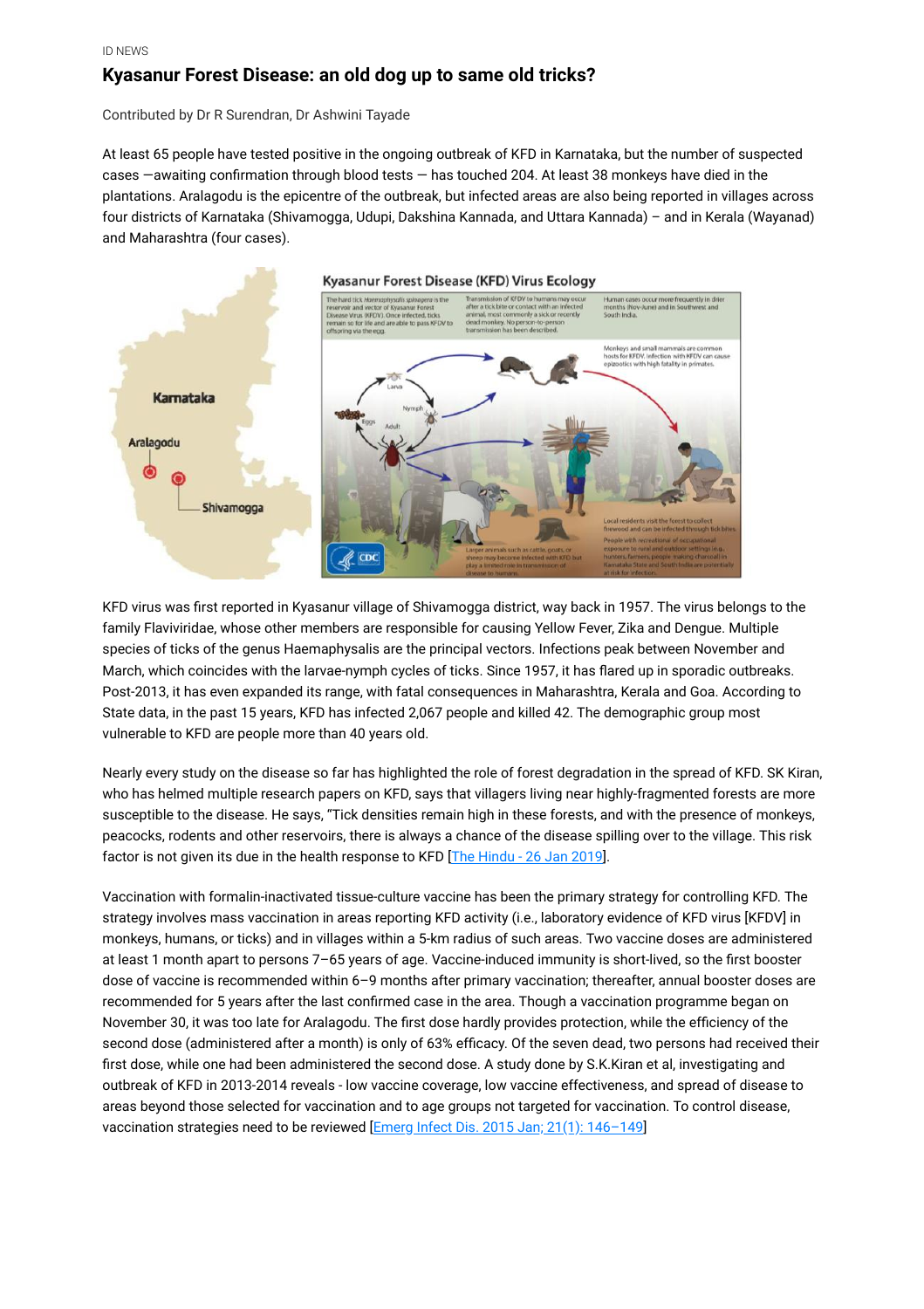ID NEWS

### **Malaria in Maharashtra: decreasing incidence**

Contributed by Dr Ashwini Tayade

Cases of malaria and related deaths in the state have been decreasing over the last 3 years, reveals government data. While the state recorded 23 983 cases in 2016, the cases have decreased to 17 710 cases in 2017 and 9322 in 2018 respectively. Interestingly, according to state surveillance officer and entomologist, the number of cases in rural Maharashtra have gone down, while they have seen a rise in city areas like Mumbai and Thane. Entomologist Mahendra Jagtap said, "In the malaria-problem areas, especially Gadchiroli, we have distributed around 6.5 lakh [650 000] long-lasting insecticidal nets (LLINs) which are promoted by WHO as a sustainable method for protection against malaria.

#### ID NEWS

#### **Influenza Update**

#### Contributed by Dr Ashwini Tayade

National Influenza Centres (NICs) and other national influenza laboratories from 104 countries, areas or territories reported data to FluNet for the time period from 24 December 2018 to 06 January 2019 a(data as of 2019-01-18 04:01:21 UTC). The WHO GISRS laboratories tested more than 191778 specimens during that time period. 39161 were positive for influenza viruses, of which 38493 (98.3%) were typed as influenza A and 668 (1.7%) as influenza B. Of the sub-typed influenza A viruses, 13313 (79.4%) were influenza A(H1N1)pdm09 and 3446 (20.6%) were influenza A(H3N2). Of the characterized B viruses, 45 (38.1%) belonged to the B-Yamagata lineage and 73 (61.9%) to the B-Victoria lineage.



#### Number of specimens positive for influenza by subtype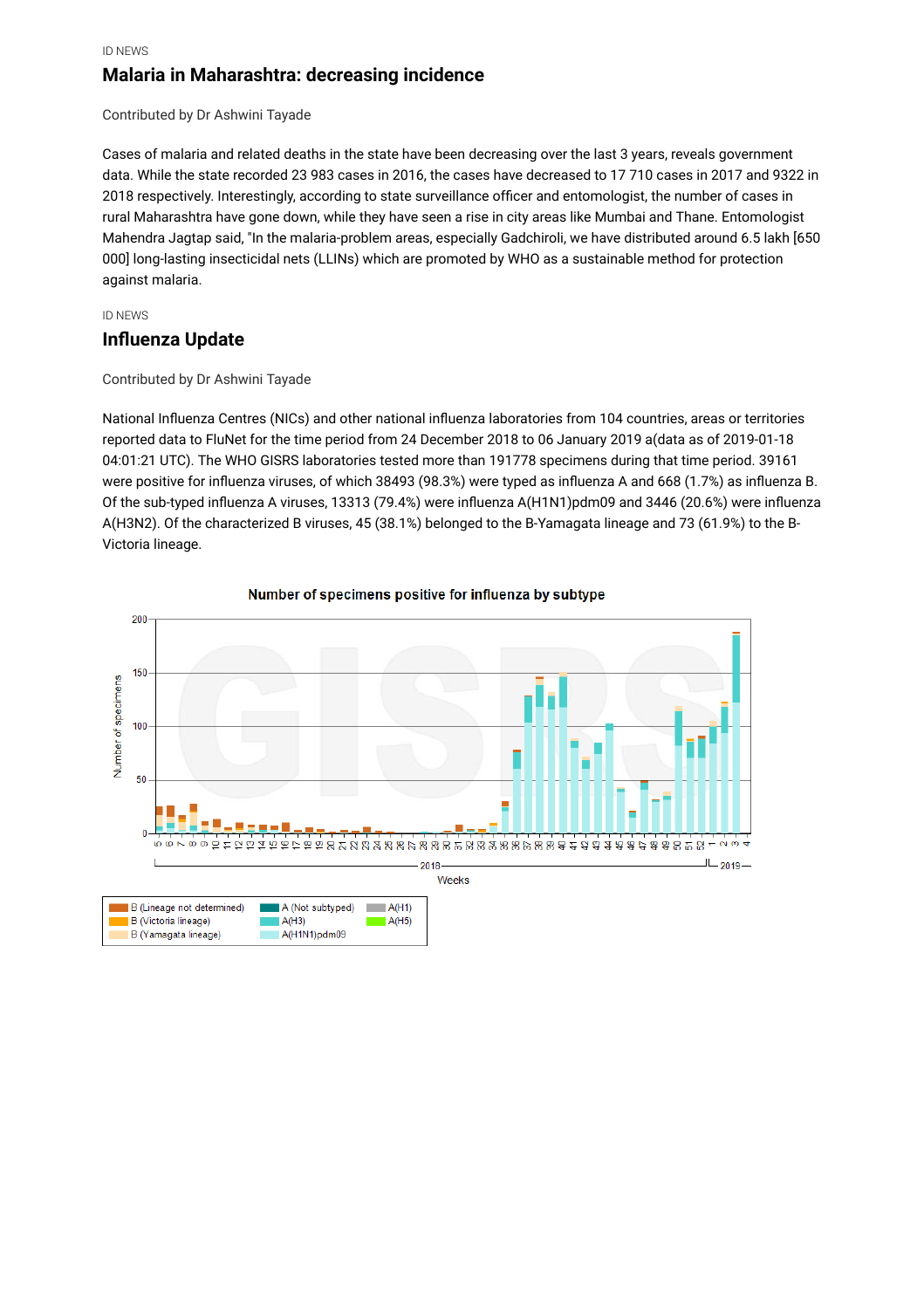#### JOURNAL REVIEW **Linezolid for drug-sensitive tuberculosis**

Lancet Infect Dis. 2019 Jan; 19(1): 46-55 Contributed by Dr Kiran Kumar, Dr Abi Manesh

The long duration of treatment for tuberculosis is cumbersome and translates to poor compliance. Multiple attempts in the past to shorten treatment using fluoroquinolones (RIFAQUIN, OFLOTUB, and REMoxTB trials) have been disappointing. Importantly fluoroquinolones have better culture conversions at 8 weeks but later relapses were the predominant problem. Drugs with better sterilization capacity could potentially help in this regard. Linezolid, an oxazolidinone, substantially improves treatment outcomes of multidrug-resistant tuberculosis and extensively drugresistant tuberculosis. The authors looked at whether, if linezolid substituted ethambutol, the rate of sputum culture conversion at 8 weeks of treatment in patients with drug-susceptible tuberculosis would improve.

The authors performed a phase 2, multicentre, randomised, open-label trial for patients with pulmonary tuberculosis at three centers in South Korea. Adult patients with a positive sputum test for pulmonary tuberculosis, but without resistance to rifampicin by Gene Xpert, were randomly assigned at a 1:1:1 ratio into three groups. The control group received ethambutol (2 months) with isoniazid, rifampicin, and pyrazinamide. The second group used linezolid (600 mg/day) for 2 weeks and the third group for 4 weeks, instead of ethambutol for 2 months. In the modified intentionto-treat analyses, negative cultures in liquid media at 8 weeks of treatment were observed in 103 (76·9%) of 134 control patients, 111 (82·2%) of 135 in the linezolid 2 weeks group, and 100 (75·8%) of 132 in the linezolid 4 weeks groups. The difference from the control group was 5.4% (95% CI -4·3 to 15·0, p=0·28) for the linezolid 2 weeks group and -1·1% (-11·3 to 9·1, p=0·83) for the linezolid 4 weeks group.

The authors concluded that linezolid substitution did not result in better culture conversions at 8 weeks. One reason may be reduced linezolid levels after the first two weeks due to hepatic enzyme induction by rirampicin. The treatment of drug sensitive TB remains the same for the last almost 5 decades despite many trials, millions of dollars and enthusiastic efforts.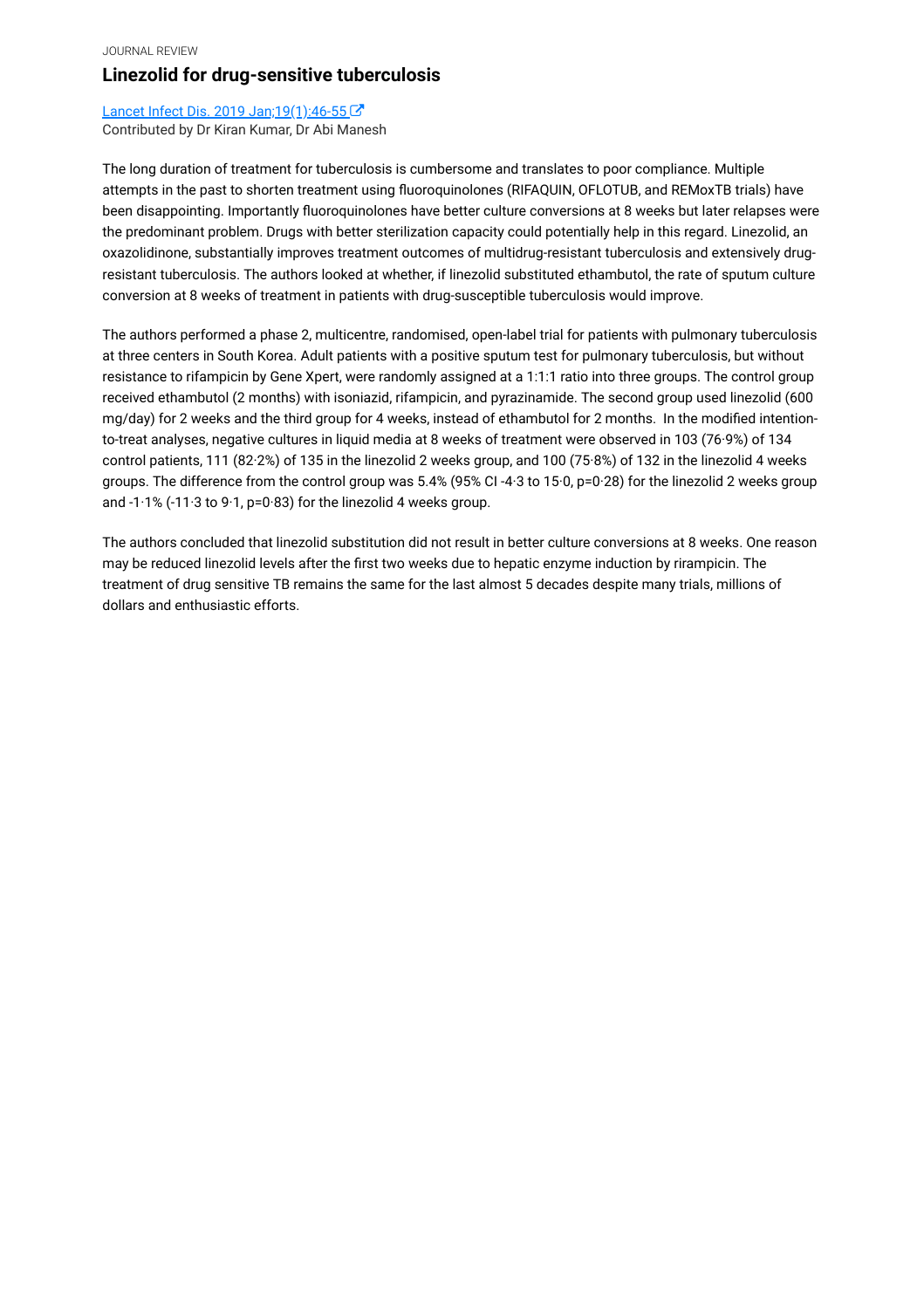## **UDCA for recurrent C.difficile!**

#### Clin Infect Dis. 2019 Jan 18;68(3):498-500 Contributed by Dr Abi Manesh

#### Image source: *Nature Med. 2014 Mar;20(3):246-7*



It is always interesting when the pathophysiological basis of diseases form the basis for their treatments. Clostridium difficile associated pseudomembranous colitis is a serious disease especially among hospitalized immunocompromised individuals receiving broad-spectrum antibiotics. C.difficile, a spore former is rare in a healthy gut except among infants. Primary bile salts produced from the liver induce germination of these spores resulting in vegetative forms – the first step in the pathogenesis. However, secondary bile salts, the deoxycholated primary bile salts inhibit the growth of these vegetative forms - thereby protecting the body from developing C.difficile disease. For formation of secondary bile salts we need the normal microbiota. When you have a patient on broad spectrum antibiotics this second step is lost resulting the continued proliferation of the C.difficile vegetative forms resulting in clinical disease.

Addition of ursodeoxycholic acid (UDCA), a pharmaceutical secondary bile acid should then reverse the second step. In this study, the authors describe the off-label use of UDCA as salvage therapy to prevent CDI recurrence in 16 patients with contraindications for fecal microbiota transplant. All but one patient had multiple prior CDI episodes (median 3.5; IQI, 2.3–5). UDCA was prescribed as adjunctive therapy following a CDI episode in 11 patients (68.8%) and as prophylaxis in the setting of ongoing need for systemic antibiotics in 5 patients (31.2%). Fifteen patients (93.8%) ultimately received systemic antibiotics while on UDCA. In sum, 14 of the 16 (87.5%) patients remained free of recurrent CDI at a median follow-up of 264 days (IQI, 152–406) from UDCA prescription.

Acknowledging the limitations like small sample size and absence of control group, these results represent proof of concept that UDCA may be effective in preventing CDI in patients with high probability of recurrence and merit further evaluation to determine if they are reproducible.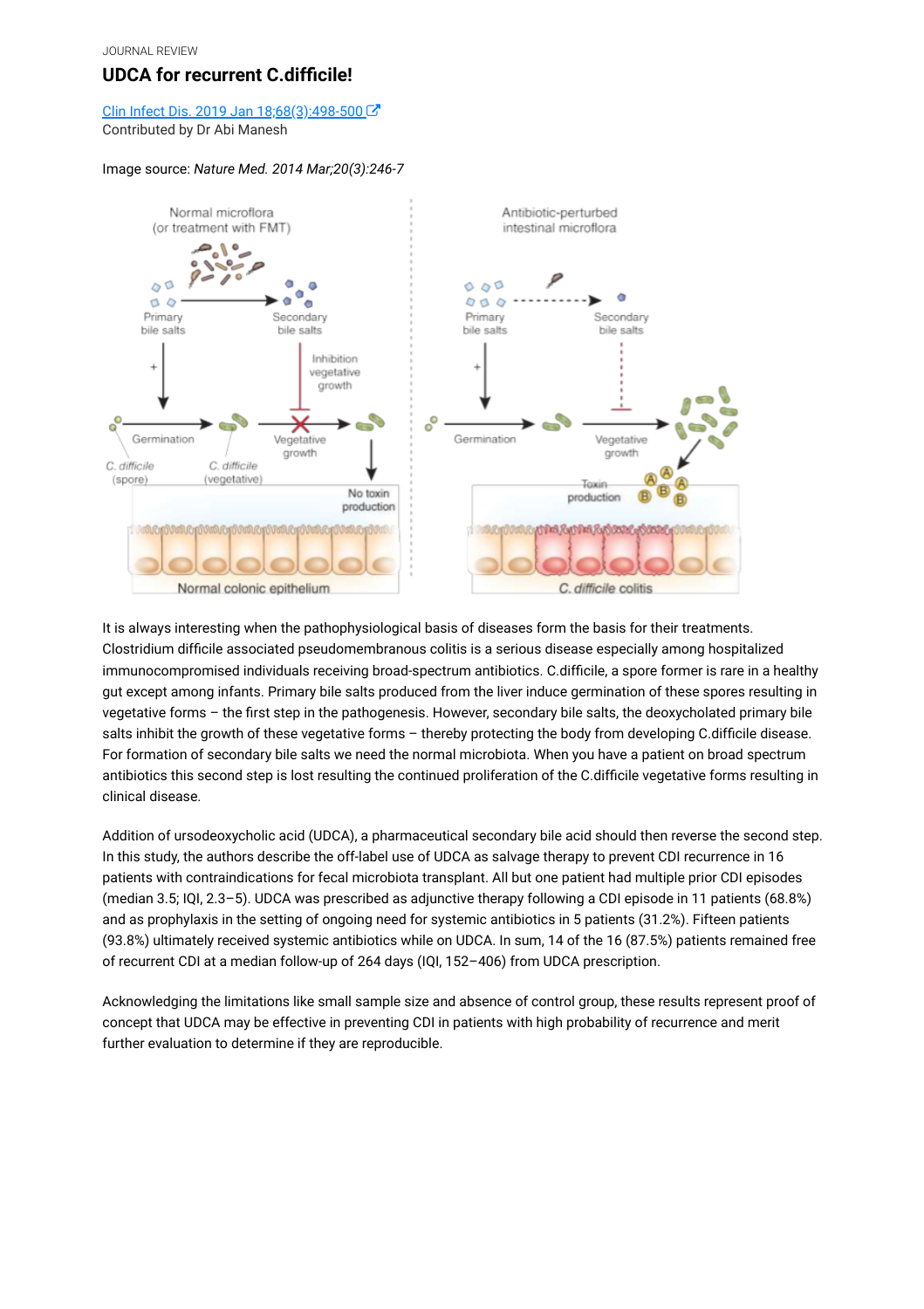#### **Tafenoquine for radical cure of P vivax**

[N Engl J Med. 2019 Jan 17;380\(3\):215-228](https://www.ncbi.nlm.nih.gov/pubmed/30650322)  Contributed by Dr Abi Manesh

Hypnozoites, the dormant liver malarial parasites are important causes of recurrent Plasmodium vivax infections. Primaquine, an 8-aminoquinoline given at 15 mg base per day for 14 days has been the standard of care to eliminate hypnozoites, to produce 'radical cure'. Primaquine treatment is complicated by poor adherence and hemolysis among patients with G6PD deficiency. Tafenoquine, a recently FDA approved 8-aminoquinoline is characterized by a longer half-life (15 days vs 5 hours) and shares the ability to produce hemolysis among G6PD deficient. G6PD deficiency is X linked - male hemizygotes and female homozygotes remain clinically deficient while the female heterozygotes are genetic mosaics with varying degree of deficiency. Approximately, 10% of malaria endemic population in the world has G6PD deficiency. Qualitative testing for G6PD may miss some of the female heterozygotes – thereby putting them at risk of life-threatening hemolysis with long-acting tafenoquine. Hence, quantitative tests ensuring G6PD activity is more than 70% is required before tafenoquine is administered. Such rapid tests are not commonly available in field settings.

The investigators studied the role of tafenoquine to ensure 'radical cure' in an RCT involving 522 patients from Ethiopia, Peru, Brazil, Cambodia, Thailand, and the Philippines. All patients received a 3-day course of chloroquine (total dose of 1500 mg). In addition, patients were assigned to receive a single 300-mg dose of tafenoquine on day 1 or 2 (260 patients), placebo (133 patients), or a 15-mg dose of primaquine once daily for 14 days (129 patients). The primary outcome was the Kaplan–Meier estimated percentage of patients who were free from recurrence at 6 months, defined as P. vivax clearance without recurrent parasitemia.

The percentage of patients free from recurrence at 6 months was 62.4% in the tafenoquine group (95% confidence interval [CI], 54.9 to 69.0), 27.7% in the placebo group (95% CI, 19.6 to 36.6), and 69.6% in the primaquine group (95% CI, 60.2 to 77.1). The hazard ratio for the risk of recurrence was 0.30 (95% CI, 0.22 to 0.40) with tafenoquine as compared with placebo (P<0.001) and 0.26 (95% CI, 0.18 to 0.39) with primaquine as compared with placebo (P<0.001).

In summary, provided optimal G6PD testing strategies are available, tafenoquine is a more convenient alternative for primaquine to ensure radical cure in P. vivax malaria.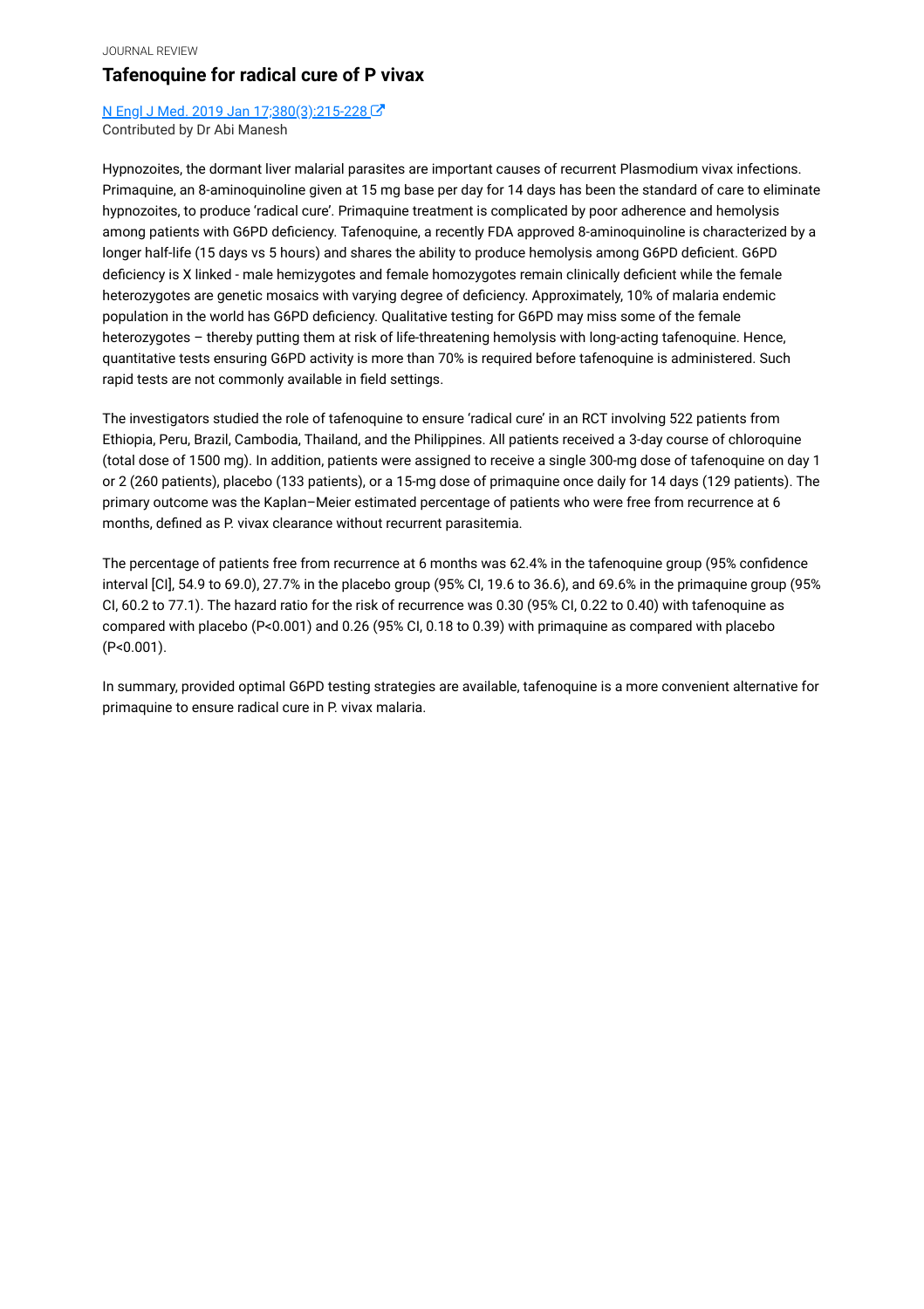## **Combination therapy for Visceral Leishmaniasis in HIV infected hosts**

PLoS Negl Trop Dis. 2019 Jan 17;13(1):e0006988 Contributed by Dr Abi Manesh

HIV co-infection is an important factor that impedes the elimination of visceral leishmaniasis. Uncontrolled HIV infection will unmask many asymptomatically infected individuals to develop VL and they also contribute to ongoing disease transmission. Higher doses of LipoAmpho B are typically required for the treatment of VL and HIV coinfection (30-40 mg/kg cumulative dose) and addition of miltefosine has some benefits based on two large retrospective data (CID. 2015;61(8):1255, PLoSNegl Trop Dis. 2014;8(6):e2869.). WHO recommends high dose (40 mg/kg) liposomal amphotericin as the first line of therapy. This RCT compared AmBisome (30 mg/kg) with miltefosine (100 mg/day for 28 days), and AmBisome monotherapy (40 mg/kg) among Ethiopian VL patients coinfected with HIV. It used a complicated sequential design which basically had flexible sample size which was titrated to the evolving data from the trial probably secondary to low number of patients with HIV VL coinfection. The primary outcome was parasite clearance at day 29, after the first round of treatment. Patients with clinical improvement but without parasite clearance at day 29 received a second round of the allocated treatment. Efficacy was evaluated again at day 58, after completion of treatment.

Recruitment was stopped after inclusion of 19 and 39 patients in monotherapy and combination arms respectively. At D29, intention-to-treat efficacy in the AmBisome arm was 70% (95% CI 45–87%) in the unadjusted analysis, and 50% (95% CI 27–73%) in the adjusted analysis, while in the combination arm, it was 81% (95% CI 67–90%) and 67% (95% CI 48–82%) respectively. At D58, the adjusted efficacy was 55% (95% CI 32–78%) in the monotherapy arm, and 88% (95% CI 79–98%) in the combination arm. The rescue treatment in patients who did not respond was sodium stibogluconate and paromomycin combinationation therapy. The following schematic representation may explain the trial flow.



In short, most of the patients required an extended treatment with the trial drugs. The combination arm with Ambisome (30mg/kg) with miltefosine performed better overall. This trial has potential treatment implications – however the relative poor performance of high dose Ambisome is surprising. A similar trial is underway in the Indian setting as well.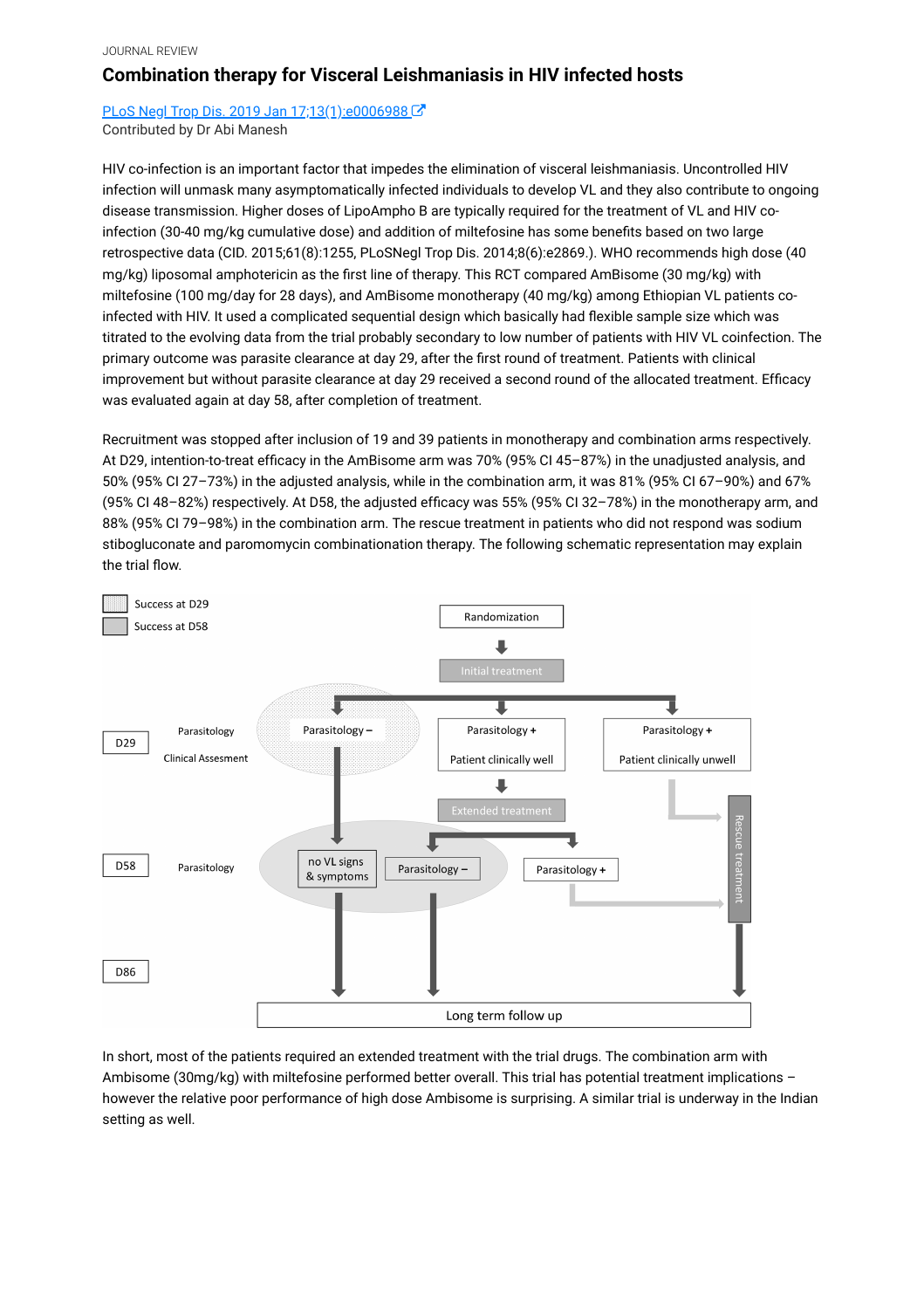#### **Guideline watch**

- New DHHS Perinatal HIV Guidelines
	- For couples in which one partner has HIV and the other does not, sexual intercourse without a condom limited to 2–3 days before and the day of ovulation is a way to conceive that carries "effectively no risk" of HIV transmission as long as the person with HIV is on ART and has achieved sustained virologic suppression.
	- Regardless of CD4 cell count, ART should be started as early as possible during pregnancy or, even better, before conception.
	- Dolutegravir is not recommended during the first trimester or in women who are trying to conceive.
	- Dolutegravir is a preferred medication in the second and third trimesters.
	- Preferred regimens: TDF/ABC + 3TC/FTC + RAL/DTG/DRV-rtv/ATV-rtv
- WHO MDR-TB guideline update (*courtesy Dr Sowmya Sridharan*) Linezolid, bedaquiline, cycloserine and clofazimine get upgraded while injectables and ethionamide get downgraded.
- IDSA influenza practice guidelines (courtesy Dr Sowmya Sridharan), [\[Link\]](https://doi.org/10.1093/cid/ciy866)

### **Chandra's corner**

#### Dr PH Chandrasekar

Wish each of you a warm, happy and productive 2019. My best wishes and hopes for 2019 and beyond for ID in India – a) less antimicrobial resistance via improved hygiene/sanitation, better stewardship and due recognition of ID specialists in all sectors of public health, b) better judgment among physicians, notably ID clinicians to avoid "antibiotic-cocktails" for 'just in case' infections and c) increased ID research and academic productivity in all medical institutions.

During rounds, I came across a hand transplant recipient. Life's lessons for ID specialists are frequently through cases, provided we have our senses open and are willing to receive. This man had lost his right hand in an industrial accident, with subsequent successful hand transplant. Tacrolimus was used to prevent graft rejection; unfortunately after some years, he developed metastatic squamous cell carcinoma of skin, a dreaded not-so-uncommon complication of tacrolimus. I was consulted for management of his pneumonia in the intensive care unit. As usual, he was on multiple antibiotics. Pneumonia, of course, was from metastatic cancer and against the objections of the ICU physicians, after many discussions, antibiotics were discontinued (stewardship!). In order to use an experimental immunotherapy protocol for management of metastatic skin cancer, administration of tacrolimus had to be stopped. Prior to discontinuation of tacrolimus, he was advised to have the transplanted hand removed. Hard to believe, the semi-functioning transplant hand, at the request of the patient was amputated, so the patient can stop taking tacrolimus and receive cancer immunotherapy. I was astonished. I had to sit down during rounds to digest this information. Life indeed is precious, and the extent we go to extend our lives! Who am I to judge?

Keeping with my interest in transplant, I wish to mention an article from Kolkata, India in the New York Times (Dec 16, 2018) titled, "Organ Donation's Burden in Women". Data presented were eye-opening. About 90% of organ transplants in India are living donor transplants while in the US, nearly 60% of organs transplanted are of cadaveric origin. As per the author, Sohini Chattopadhyay, cadaveric donation rate in India is abysmally low because of cultural misgivings, mistrust in health care system arising from reports about organ trafficking and absence of state initiatives and infrastructure to facilitate it. Nearly 75% of kidney donors and well more than 50% of liver donors in India are women. Likewise in the US, 62% kidney donors and 53% liver donors during 2008to 2017 were women. While women are dominant donors, as recipients however, they are in the minority. In India, only 19% women are kidney recipients, and 24% women are liver recipients. Indian women give more and receive far less. Why? The author proposed economics as part of the explanation. Donor surgery requires considerable time to recover, which means taking time off from work. Women who do work are paid >30% less than male workers. So, by that calculation, Indian women are cost effective donors (as they earn less) and considered poor returns on investments as recipients. The author, Sohini Chattopadhyay, "chickened" out from being a liver donor for her dad and ultimately, the author's mother stepped in to save her husband's life. And the mother wears her surgical scar with ease and pride.

This disparity with gender-biased healthcare in India is stunning. Present time with #MeTooMovement, is the perfect time to raise this issue. Is anyone prepared to hear?.